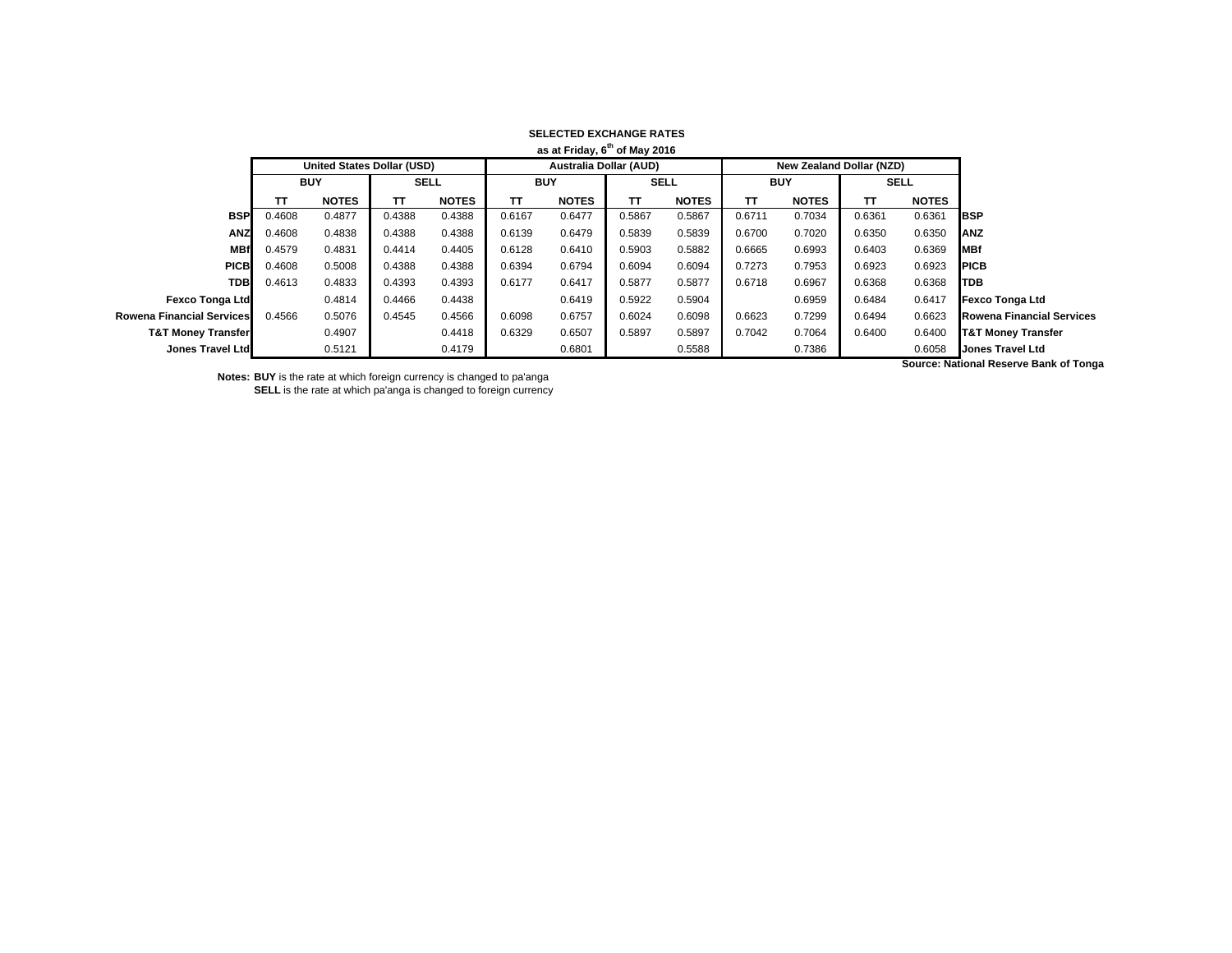|                               |            |                                   |             |              |                               | as at Friday, 13 <sup>th</sup> of May 2016 |             |              |            |                                 |             |              |                                       |
|-------------------------------|------------|-----------------------------------|-------------|--------------|-------------------------------|--------------------------------------------|-------------|--------------|------------|---------------------------------|-------------|--------------|---------------------------------------|
|                               |            | <b>United States Dollar (USD)</b> |             |              | <b>Australia Dollar (AUD)</b> |                                            |             |              |            | <b>New Zealand Dollar (NZD)</b> |             |              |                                       |
|                               | <b>BUY</b> |                                   | <b>SELL</b> |              | <b>BUY</b>                    |                                            | <b>SELL</b> |              | <b>BUY</b> |                                 | <b>SELL</b> |              |                                       |
|                               | TΤ         | <b>NOTES</b>                      | TΤ          | <b>NOTES</b> | ΤT                            | <b>NOTES</b>                               | TΤ          | <b>NOTES</b> | TΤ         | <b>NOTES</b>                    | <b>TT</b>   | <b>NOTES</b> |                                       |
| <b>BSP</b>                    | 0.4583     | 0.4852                            | 0.4363      | 0.4363       | 0.6245                        | 0.6555                                     | 0.5945      | 0.5945       | 0.6736     | 0.7059                          | 0.6386      | 0.6386       | <b>IBSP</b>                           |
| <b>ANZ</b>                    | 0.4583     | 0.4813                            | 0.4363      | 0.4363       | 0.6217                        | 0.6557                                     | 0.5917      | 0.5917       | 0.6726     | 0.7046                          | 0.6376      | 0.6376       | <b>ANZ</b>                            |
| <b>MBf</b>                    | 0.4554     | 0.4808                            | 0.4389      | 0.4386       | 0.6206                        | 0.6494                                     | 0.5981      | 0.5952       | 0.6690     | 0.6993                          | 0.6428      | 0.6410       | <b>MBf</b>                            |
| <b>PICB</b>                   | 0.4583     | 0.4983                            | 0.4363      | 0.4363       | 0.6324                        | 0.6724                                     | 0.6024      | 0.6024       | 0.7209     | 0.7889                          | 0.6859      | 0.6859       | <b>PICB</b>                           |
| <b>TDB</b>                    | 0.4588     | 0.4808                            | 0.4368      | 0.4368       | 0.6258                        | 0.6498                                     | 0.5958      | 0.5958       | 0.6744     | 0.6993                          | 0.6394      | 0.6394       | <b>TDB</b>                            |
| <b>Fexco Tonga Ltd</b>        |            | 0.4788                            | 0.4437      | 0.4414       |                               | 0.6500                                     | 0.6015      | 0.5978       |            | 0.6985                          | 0.6520      | 0.6441       | <b>Fexco Tonga Ltd</b>                |
| Rowena Financial Services     | 0.4545     | 0.5051                            | 0.4505      | 0.4545       | 0.6098                        | 0.6711                                     | 0.6024      | 0.6098       | 0.6623     | 0.7194                          | 0.6494      | 0.6623       | <b>Rowena Financial Services</b>      |
| <b>T&amp;T Money Transfer</b> |            | 0.4882                            |             | 0.4393       | 0.6329                        | 0.6585                                     | 0.5975      | 0.5975       | 0.7042     | 0.7089                          | 0.6500      | 0.6500       | <b>T&amp;T Money Transfer</b>         |
| Jones Travel Ltd              |            | 0.5095                            |             | 0.4155       |                               | 0.6883                                     |             | 0.5662       |            | 0.7412                          |             | 0.6082       | <b>Jones Travel Ltd</b>               |
| <b>MoneyGram BSP</b>          | 0.4691     |                                   | 0.4389      |              | 0.6351                        |                                            | 0.6012      |              | 0.6939     |                                 | 0.6426      |              | <b>MoneyGram BSP</b>                  |
|                               |            |                                   |             |              |                               |                                            |             |              |            |                                 |             |              | Source: National Pecerus Rank of Tong |

**Notes: BUY** is the rate at which foreign currency is changed to pa'anga **SELL** is the rate at which pa'anga is changed to foreign currency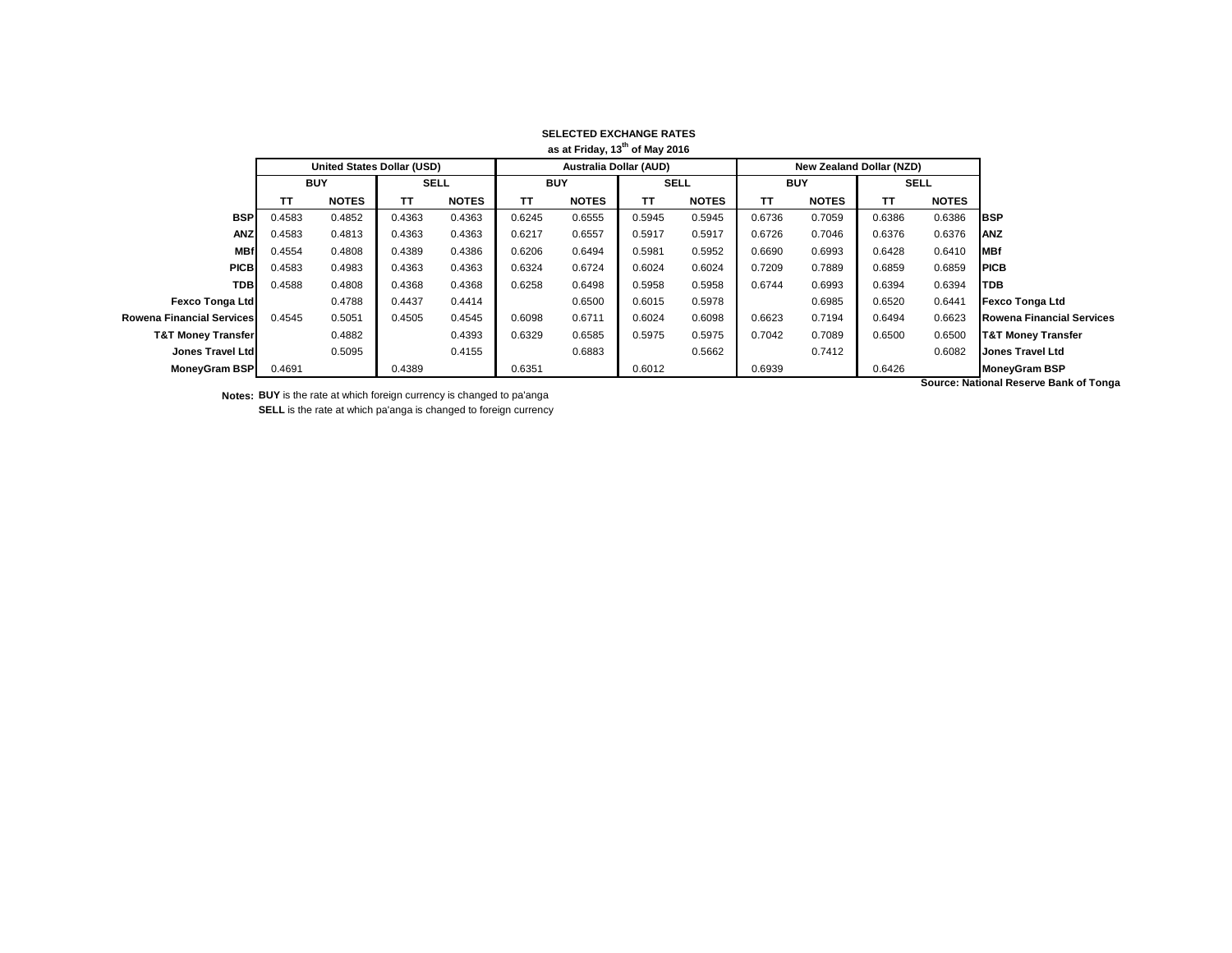|                               |            |                                   |             |              |                               | as at Friday, 20 <sup>th</sup> of May 2016 |             |              |            |                                 |             |              |                                       |
|-------------------------------|------------|-----------------------------------|-------------|--------------|-------------------------------|--------------------------------------------|-------------|--------------|------------|---------------------------------|-------------|--------------|---------------------------------------|
|                               |            | <b>United States Dollar (USD)</b> |             |              | <b>Australia Dollar (AUD)</b> |                                            |             |              |            | <b>New Zealand Dollar (NZD)</b> |             |              |                                       |
|                               | <b>BUY</b> |                                   | <b>SELL</b> |              | <b>BUY</b>                    |                                            | <b>SELL</b> |              | <b>BUY</b> |                                 | <b>SELL</b> |              |                                       |
|                               | TΤ         | <b>NOTES</b>                      | TΤ          | <b>NOTES</b> | ΤT                            | <b>NOTES</b>                               | TΤ          | <b>NOTES</b> | TΤ         | <b>NOTES</b>                    | <b>TT</b>   | <b>NOTES</b> |                                       |
| <b>BSP</b>                    | 0.4562     | 0.4831                            | 0.4342      | 0.4292       | 0.6301                        | 0.6611                                     | 0.6001      | 0.5951       | 0.6778     | 0.7101                          | 0.6428      | 0.6378       | <b>IBSP</b>                           |
| <b>ANZ</b>                    | 0.4562     | 0.4792                            | 0.4342      | 0.4342       | 0.6272                        | 0.6612                                     | 0.5972      | 0.5972       | 0.6765     | 0.7085                          | 0.6415      | 0.6415       | <b>ANZ</b>                            |
| <b>MBf</b>                    | 0.4533     | 0.4785                            | 0.4368      | 0.4310       | 0.6262                        | 0.6536                                     | 0.6037      | 0.5952       | 0.6732     | 0.7042                          | 0.6470      | 0.6369       | <b>MBf</b>                            |
| <b>PICB</b>                   | 0.4562     | 0.4962                            | 0.4342      | 0.4342       | 0.6255                        | 0.6655                                     | 0.5955      | 0.5955       | 0.7169     | 0.7849                          | 0.6819      | 0.6819       | <b>PICB</b>                           |
| <b>TDB</b>                    | 0.4567     | 0.4787                            | 0.4347      | 0.4347       | 0.6309                        | 0.6549                                     | 0.6009      | 0.6009       | 0.6784     | 0.7033                          | 0.6434      | 0.6434       | <b>TDB</b>                            |
| <b>Fexco Tonga Ltd</b>        |            | 0.4740                            | 0.4435      | 0.4370       |                               | 0.6532                                     | 0.6082      | 0.6008       |            | 0.7003                          | 0.6578      | 0.6457       | <b>Fexco Tonga Ltd</b>                |
| Rowena Financial Services     | 0.4464     | 0.5025                            | 0.4484      | 0.4464       | 0.6173                        | 0.6897                                     | 0.6135      | 0.6173       | 0.6623     | 0.7407                          | 0.6579      | 0.6623       | <b>Rowena Financial Services</b>      |
| <b>T&amp;T Money Transfer</b> |            | 0.4861                            |             | 0.4372       | 0.6329                        | 0.6641                                     | 0.6031      | 0.6031       | 0.7042     | 0.7131                          | 0.6515      | 0.6515       | <b>T&amp;T Money Transfer</b>         |
| Jones Travel Ltd              |            | 0.5073                            |             | 0.4088       |                               | 0.6942                                     |             | 0.5668       |            | 0.7456                          |             | 0.6074       | <b>Jones Travel Ltd</b>               |
| <b>MoneyGram BSP</b>          | 0.4691     |                                   | 0.4389      |              | 0.6472                        |                                            | 0.6127      |              | 0.7014     |                                 | 0.6496      |              | <b>MoneyGram BSP</b>                  |
|                               |            |                                   |             |              |                               |                                            |             |              |            |                                 |             |              | Source: National Pecerus Rank of Tong |

**Notes: BUY** is the rate at which foreign currency is changed to pa'anga **SELL** is the rate at which pa'anga is changed to foreign currency